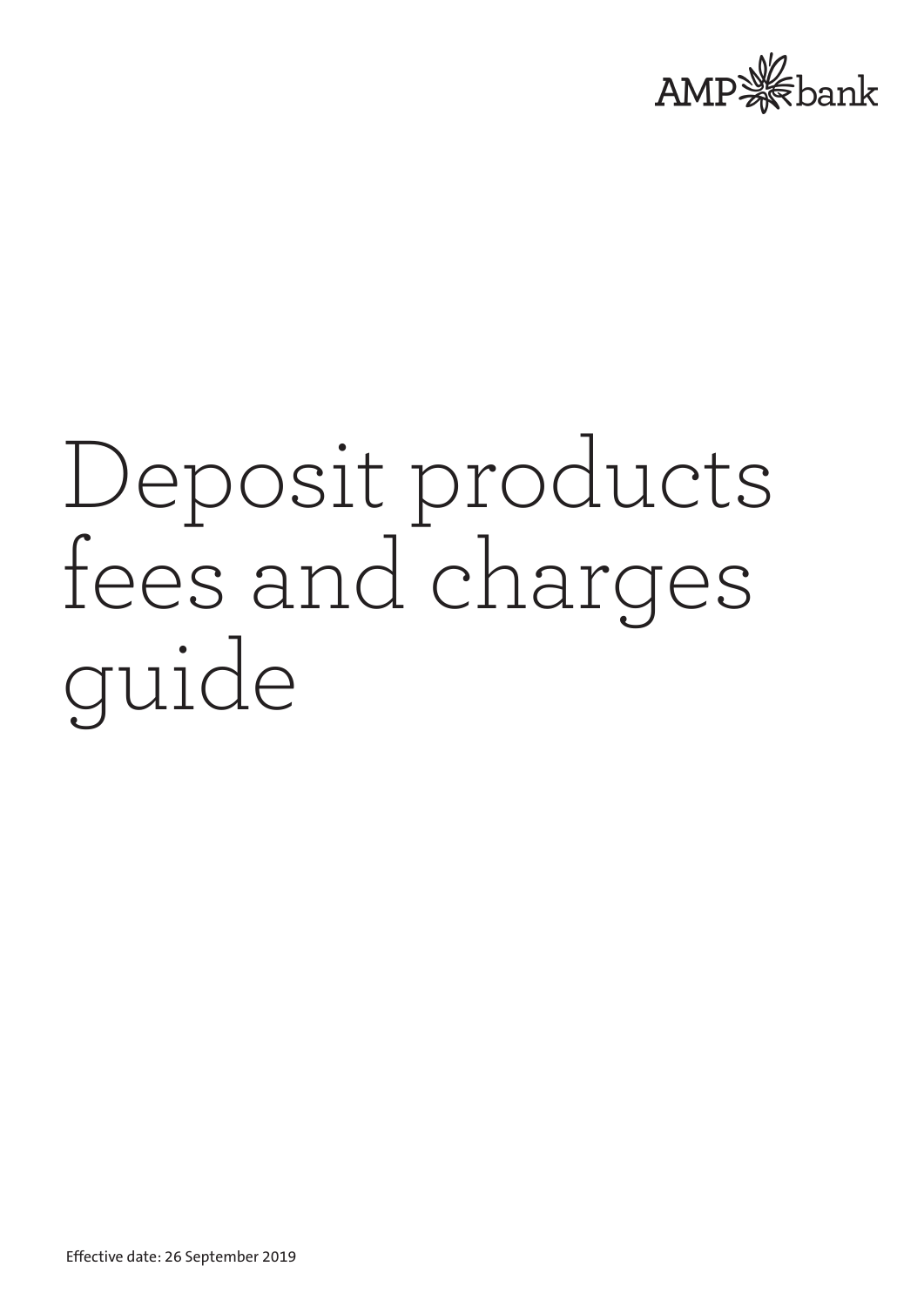This guide outlines the fees and charges for AMP Bank deposit accounts and for special services. You must pay us all fees and charges applying on your account, and you must also pay any fees and charges applying for special services.

If you have any questions, please call us on **13 30 30** or email us on **info@ampbanking.com.au**.

# How to minimise your fees

### Use us for all your banking needs

– Consolidating your banking makes it easier for you to manage your money, move funds around and reduce transaction fees.

### Use internet banking, mobile banking and BankPhone services

- Register for our secure internet and phone banking services.
- There are no bank transaction fees for using these services and you can bank anywhere, anytime. **1**

#### Make the most of automatic payment services

– Transactions such as Pay Anyone transfers, BPAY ® **<sup>2</sup>**payments, salary deposits and periodic payments can be set up automatically to transfer your money more easily.

### Use your access card

– There is unlimited, free access to eftpos**<sup>3</sup>**,**<sup>4</sup>** within Australia with an access card.Daily limits and merchant limits may apply.

### Avoid special service fees

Keep statements and manage your payments and cheques so they don't dishonour. Use internet banking, mobile banking and BankPhone to keep track of your transactions if you're unsure.

### Cash and cheque deposits

– Makedeposits of cash or cheques at Bank@Post™ **<sup>5</sup>** at Australia Post outlets with your access card, or you can mail cheques to us to deposit to your account.

#### If you're having difficulty, use our BankAssist service to help with your transaction

- If you need help with a transaction, use our BankAssist service and we can help you perform the transaction**<sup>6</sup>** , even if you could do the transaction using internet banking, mobile banking or BankPhone.
- 1 Subject to system availability.
- 2 ® Registered to BPAY Pty Ltd ABN 69 079 137 518
- 3 Excludes international eftpos transactions.
- 4 Fees may apply for eftpos withdrawals on deposit products which are not available for sale. Refer to the Summary of Fees and Charges tables for details.
- 5 Bank@Post™ and its device mark are trademarks (registered or otherwise) of the Australian Postal Corporation. All rights reserved.
- 6 BPAY transactions cannot be performed through our BankAssist service.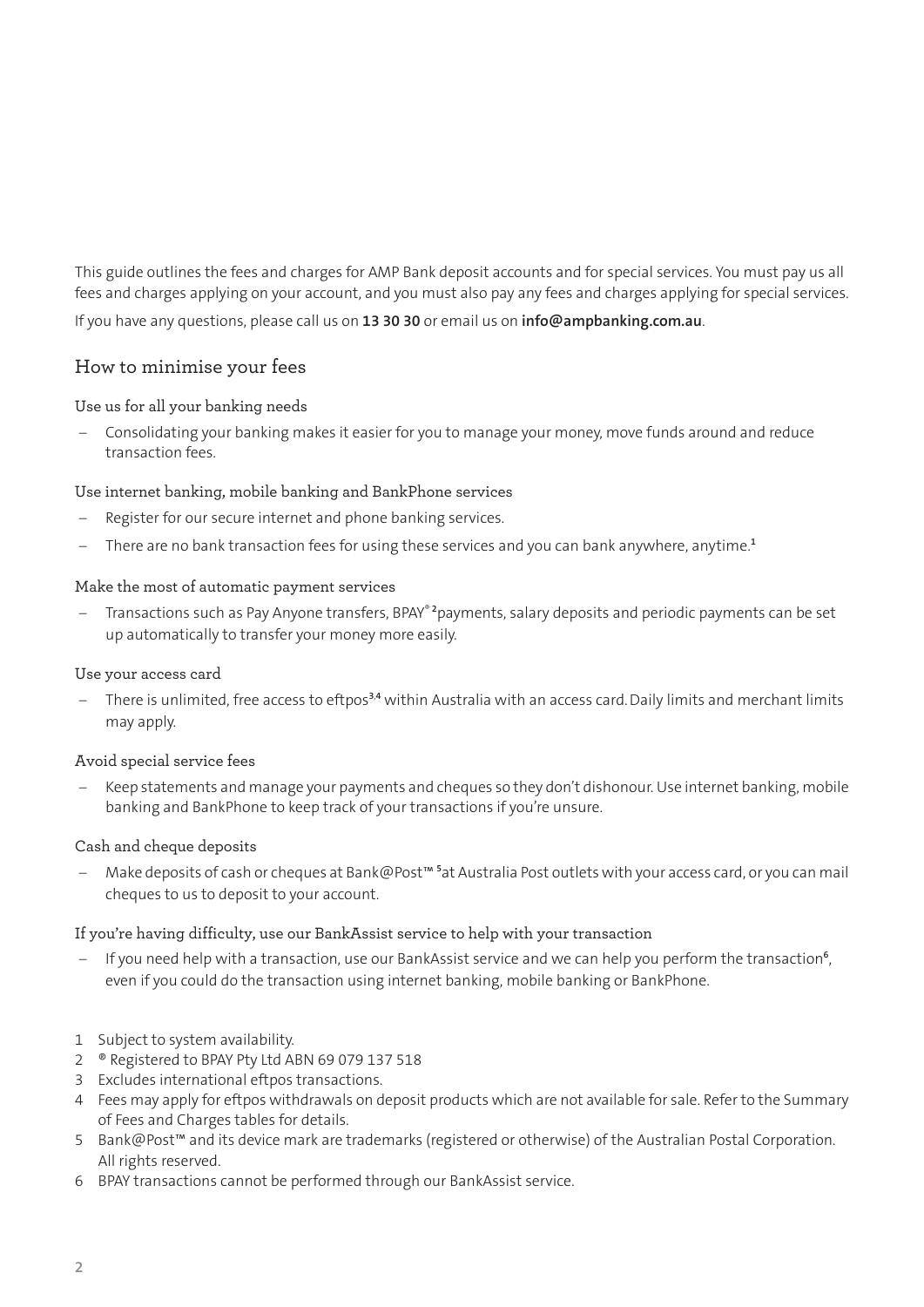## Guide to our transaction fees

| Here's what is FREE with AMP Bank                                                                                   |
|---------------------------------------------------------------------------------------------------------------------|
| Complete these transactions through My AMP (internet banking), mobile banking and BankPhone for fee-free<br>banking |
| Pay anyone transfers                                                                                                |
| <b>BPAY®</b>                                                                                                        |
| Transfers between accounts held with us                                                                             |
| Periodical payments                                                                                                 |

# Summary of fees and charges for deposit products available for sale as new accounts

|                                         | Pay <sup>(i)</sup>   | Bett3r Bett3r Bett3r AMP |     | Spend <sup>(i)</sup> Save <sup>(i)</sup> Access Cash | <b>AMP</b><br><b>Account Manager Account Saver</b> | <b>AMP</b><br>Saver | <b>AMP</b><br><b>Account</b> | <b>Offset</b><br><b>Account Cash</b> | <b>AMP</b><br><b>Account</b> | <b>AMP</b><br><b>Business Deposit SuperEdge SuperEdge SuperEdge</b><br><b>Pension</b><br><b>Account</b> | <b>AMP</b><br><b>Saver</b><br><b>Account</b> |
|-----------------------------------------|----------------------|--------------------------|-----|------------------------------------------------------|----------------------------------------------------|---------------------|------------------------------|--------------------------------------|------------------------------|---------------------------------------------------------------------------------------------------------|----------------------------------------------|
| Monthly<br>Account<br>Management<br>Fee | $$6$ <sup>(ii)</sup> | \$0                      | \$0 | \$0                                                  | $$6$ <sup>(iii)</sup>                              | \$0                 | \$0                          | $50$ <sup>(iv)</sup>                 | \$0                          | $$6^{(v)}$$                                                                                             | \$0                                          |
| Australia<br>eftpos<br>transactions     | Nil                  | Nil                      | n/a | Nil                                                  | Nil                                                | n/a                 | n/a                          | Nil                                  | n/a                          | Nil                                                                                                     | n/a                                          |
| Personal<br>cheque<br>withdrawals       | Nil                  | Nil                      | n/a | Nil                                                  | Nil                                                | n/a                 | n/a                          | Nil                                  | Nil                          | Nil                                                                                                     | n/a                                          |

i. Available for sale and use only as the AMP Bett3r Account

ii. Fee waived for any month in which a minimum of \$2,000 is deposited.

iii. Fee waived if opened through AMP Cash Management Service, or for any month in which a minimum of \$2,000 is deposited.

iv. A \$6 Monthly Account Management Fee is payable where an Offset Deposit Account is linked to a Basic Variable Rate Loan. Where any of the Bett3r Pay, Bett3r Spendor Bett3r Save accounts in a AMP Bett3r Offset Account is linked to a Basic Variable Rate Loan, a \$6 Monthly Account Management Fee will be payable on the Bett3r Pay account.

v. Fee waived if opened through AMP Cash Management Service, or for any month in which a minimum of \$2,000 is deposited, or for any month in which the minimum account balance is \$5,000.

The fees stated are current as at the date of this guide but may change from time to time. We will notify you of changes as required in accordance with the terms and conditions of your account.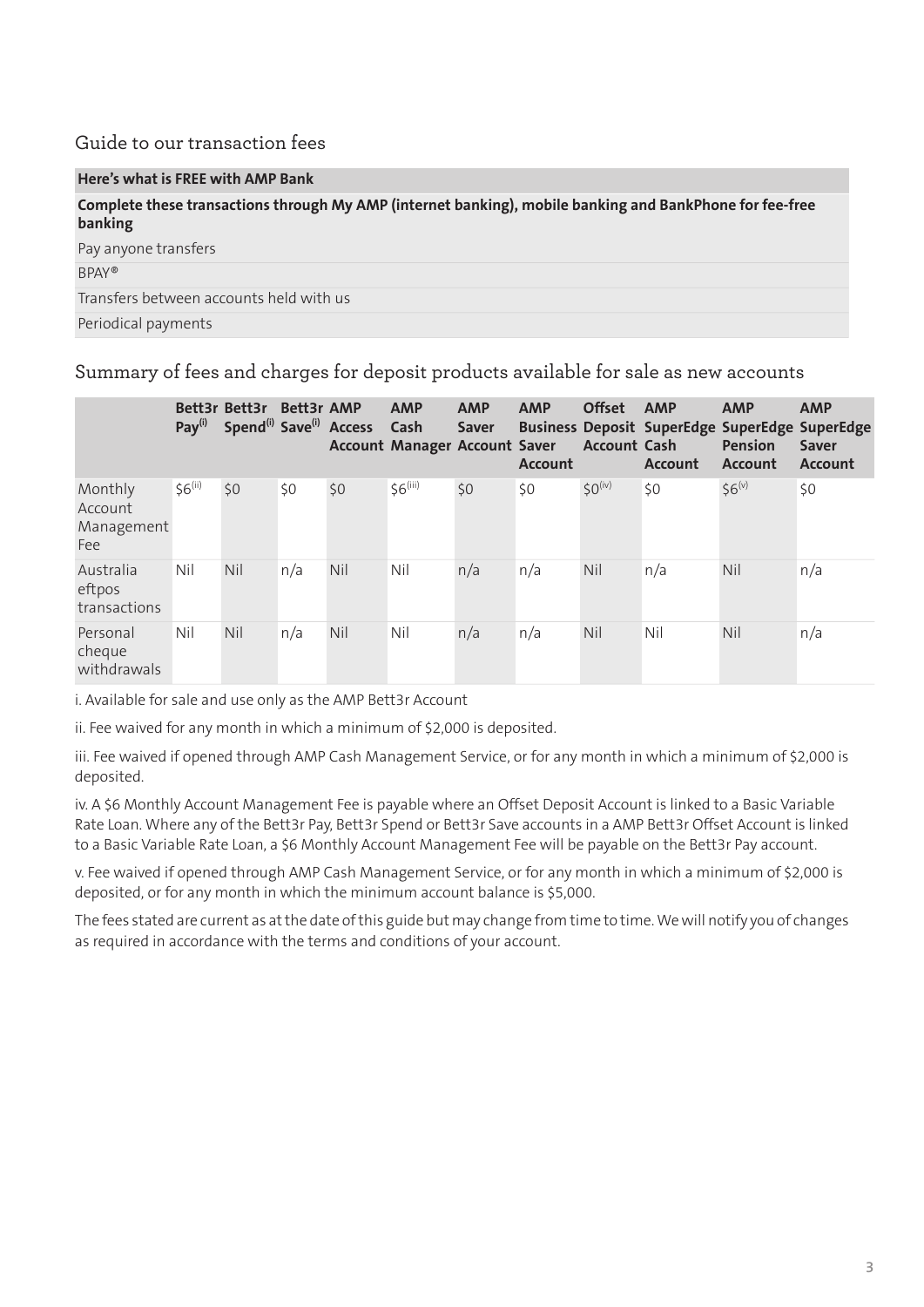# When are fees charged?

- Fees are calculated monthly and charged to your account at the end of the month.
- Special service fees (excluding international ATM withdrawal transaction fees) are charged to your account at the time of transaction or when we process your request.
- ATM operators may apply a direct charge for ATM transactions. These fees will be charged to your account immediately.
- If you have an account open for part of the month, you will not be charged for your first monthly account management fee.

## Overdrawn accounts

In addition to any applicable dishonour fees, interest will be charged on the daily closing debit balance, will accrue daily for the time that the account is overdrawn and be charged on the 1st day of the next month. Details of the interest rates are available at **amp.com.au.**

## Summary of fees and charges for deposit products not available for sale as new accounts

|                                          | <b>AMP First eASYCash</b><br><b>Account</b> |                     |                                         | <b>Transact Transact</b><br>Management Account Account-<br>- Classic Executive <sup>(i)</sup> Account, | Investment<br><b>Builder</b>                                                                         | <b>Cash Management Accounts</b><br>(All-in-One \$0, \$5, \$10 Plans, Options, CMA)<br>eASYLiving Account (S, \$0, \$5, \$10 Plans) |                  |                            |                        |                                                                                                        |
|------------------------------------------|---------------------------------------------|---------------------|-----------------------------------------|--------------------------------------------------------------------------------------------------------|------------------------------------------------------------------------------------------------------|------------------------------------------------------------------------------------------------------------------------------------|------------------|----------------------------|------------------------|--------------------------------------------------------------------------------------------------------|
|                                          |                                             |                     |                                         |                                                                                                        | <b>Founding</b><br><b>Member</b><br>Account,<br><b>Achievement</b><br><b>Share</b><br><b>Account</b> | \$0<br>Plan                                                                                                                        | \$5<br>Plan Plan | \$10                       | <b>ESL S Plan Cash</b> | <b>Management</b><br><b>Account</b><br><b>CMA Select</b><br>Option<br><b>CMA Shareholder</b><br>Option |
| Monthly<br>Account<br>Management<br>Fee  | \$6                                         | \$5                 | \$8                                     | \$0                                                                                                    | \$0                                                                                                  | \$0                                                                                                                                | \$5              | \$10                       | \$5                    | \$0                                                                                                    |
| Included<br>transactions <sup>(ii)</sup> |                                             | Unlimited Unlimited | Limit of<br>5 free<br>per<br>month(iii) | Limit of 8<br>free per<br>month <sup>(iii)</sup>                                                       | Unlimited                                                                                            | None fee                                                                                                                           | \$5 by<br>value  | \$10<br>by<br>fee<br>value | Unlimited None         |                                                                                                        |
| Australia<br>eftpos<br>transactions      | Nil                                         | Nil                 | \$0.65                                  | \$0.65                                                                                                 | n/a                                                                                                  |                                                                                                                                    |                  | \$0.65 \$0.55 \$0.45 Nil   |                        | \$0.65                                                                                                 |
| Personal<br>cheque<br>withdrawals        | Nil                                         | Nil                 | \$1.00                                  | \$1.00                                                                                                 | n/a                                                                                                  |                                                                                                                                    |                  | \$1.00 \$0.70 \$0.60 Nil   |                        | \$1.00                                                                                                 |

i. Only available for Home Loan Packages

ii. Free eftpos or cheque transaction limits per month (either by value or number). After the free transaction limit is reached in any month, individual transaction fees apply and will be charged in the following month as a single Overplan Activity Fee. International eftpos transactions are not included in free transaction limits.

iii. Unused transactions expire each month.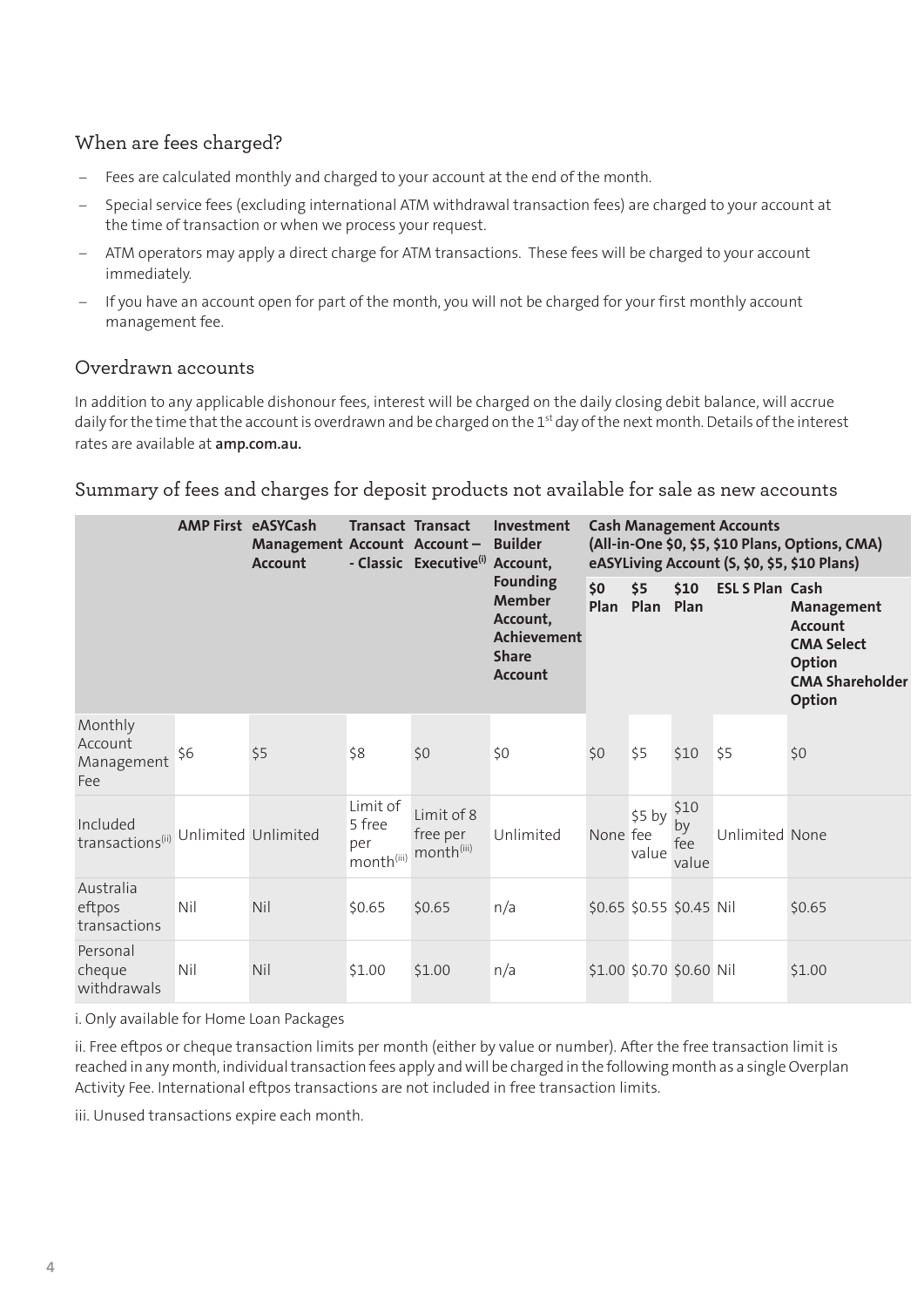# Interest rate adjustments for early withdrawal of term deposits

If a term deposit is withdrawn early, the interest rate will be adjusted by the percentages shown in the table below.

| <b>Portion of Term Completed</b> | Interest rate adjustment |
|----------------------------------|--------------------------|
| Less than 25%                    | $1.50\%$ p.a.            |
| 25% to less than 50%             | $1.25\%$ p.a.            |
| 50% to less than 75%             | $1.00\%$ p.a.            |
| 75% to less than 90%             | $0.50\%$ p.a.            |
| 90% or more                      | $0.25\%$ p.a.            |

# Special service fees for all deposit products

| Fee                                       | Payable                                                                                                                                                                                                                                                                                                         | <b>Amount</b> |
|-------------------------------------------|-----------------------------------------------------------------------------------------------------------------------------------------------------------------------------------------------------------------------------------------------------------------------------------------------------------------|---------------|
| Dishonour fee                             | When a cheque or electronic withdrawal from your account is<br>dishonoured                                                                                                                                                                                                                                      | \$10          |
|                                           | When a cheque deposited to your account is dishonoured, or an<br>electronic payment initiated from your account is sent back from a<br>financial institution                                                                                                                                                    | \$12          |
| Bank cheque fee                           | When you request us to:                                                                                                                                                                                                                                                                                         |               |
|                                           | issue a bank cheque<br>$\overline{\phantom{a}}$<br>provide a replacement bank cheque for one previously issued<br>$\overline{\phantom{m}}$<br>repurchase a bank cheque you no longer require<br>$\overline{\phantom{m}}$<br>arrange to make a bank cheque available for you to collect from<br>a Westpac branch | \$10          |
| International ATM cash<br>withdrawal fee  | When you withdraw from your account at any international ATM                                                                                                                                                                                                                                                    | \$5.50        |
| Currency conversion fee                   | When you use your access card to make a purchase overseas or<br>withdraw from an ATM overseas in a foreign currency and the<br>transaction is converted to Australian dollars                                                                                                                                   | 2.50%         |
|                                           | Deposit special clearance fee When you request us to expedite the clearance of a cheque deposited<br>to your account                                                                                                                                                                                            | \$10          |
| Duplicate statement fee                   | When you request a copy of a previously provided statement to be sent<br>to you by mail                                                                                                                                                                                                                         | \$12          |
| Emergency replacement<br>access card fee  | When you request urgent delivery of a replacement access card                                                                                                                                                                                                                                                   | \$15          |
| Telegraphic transfer fee -<br>deposits    | When funds are transferred to your account (by SWIFT or telegraphic<br>transfer) from a bank in Australia or overseas (in Australian dollars or<br>a foreign currency)                                                                                                                                          | \$10          |
| Telegraphic transfer fee -<br>withdrawals | When you request us to transfer funds from your account (by SWIFT)<br>to a bank in Australia (in Australian dollars)                                                                                                                                                                                            | \$30          |
|                                           | When you request us to transfer funds from your account (by<br>telegraphic transfer) to an overseas bank (in Australian dollars or a<br>foreign currency)                                                                                                                                                       | \$30          |
| Foreign currency draft fee                | When you request a draft (cheque) to be issued in a foreign currency                                                                                                                                                                                                                                            | \$25          |
|                                           | When you request us to repurchase a foreign currency draft that you<br>no longer require                                                                                                                                                                                                                        | \$20          |
|                                           | When you request us to place a 'stop' on a foreign currency draft that<br>has not yet been presented for payment                                                                                                                                                                                                | \$20          |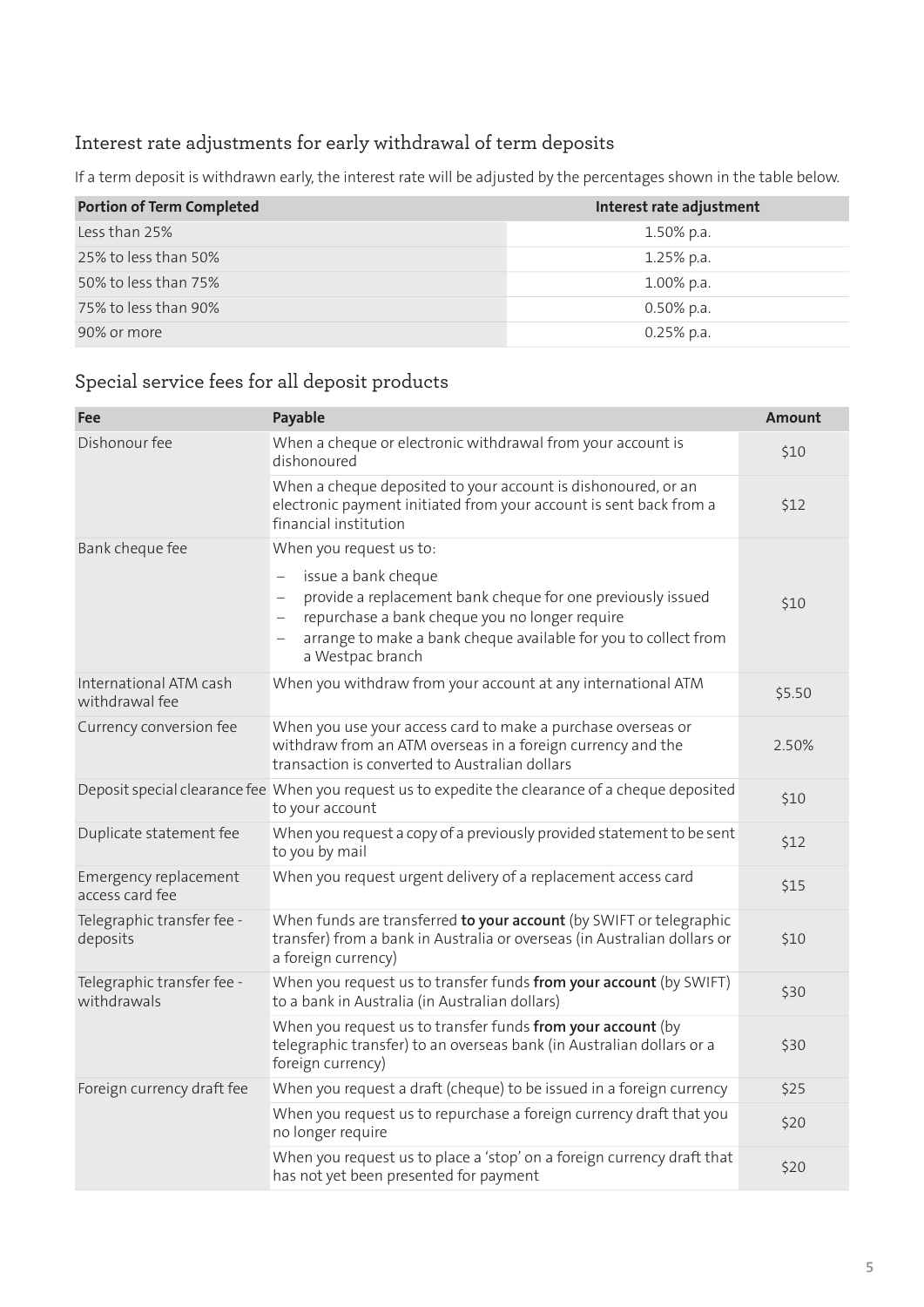| <b>Fee</b>                              | Payable                                                                                                                           | Amount                                  |
|-----------------------------------------|-----------------------------------------------------------------------------------------------------------------------------------|-----------------------------------------|
| Foreign currency draft fee -<br>deposit | When a foreign currency draft (cheque) is received and deposited to<br>your account and must be converted into Australian dollars | Up to \$50 plus<br>overseas bank<br>fee |
| Transaction trace fee                   | When you request us to investigate and trace a transaction                                                                        | \$20                                    |
| Visa dispute fee                        | When you dispute a Visa transaction and we do not find in your favour                                                             | \$25                                    |
| Audit certificate fee                   | When you or an auditor request an audit certificate for your account                                                              | \$25                                    |